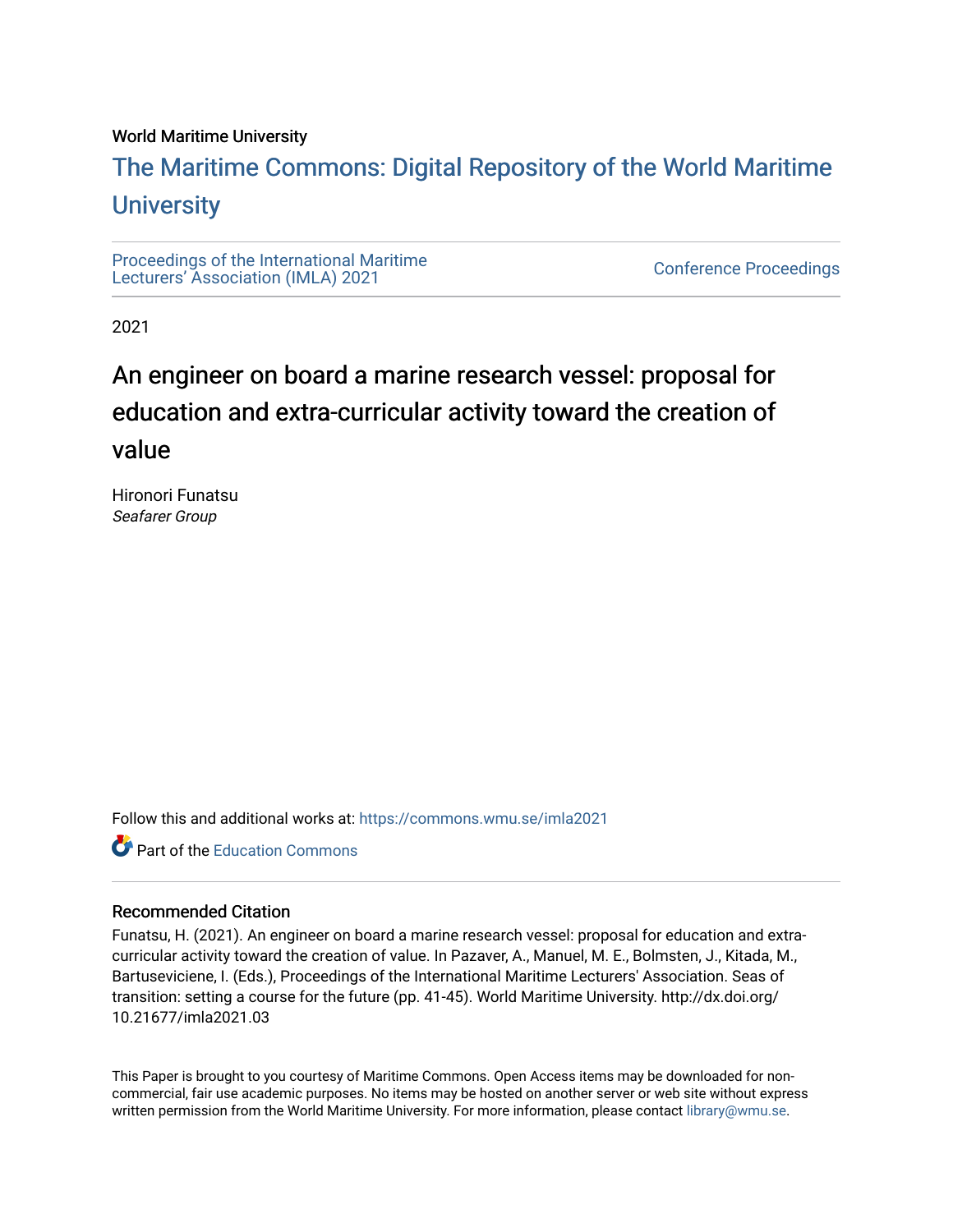## **An engineer on board a marine research vessel: Proposal for education and extra-curricular activity toward the creation of value**

#### **Hironori Funatsu**

Chief Engineer, *Member of Seafarer Group Hatokai, Tokyo, hikaku272@kub.biglobe.ne.jp* 

**Abstract:** Seafarers do not come in the foreground in society and support their country from locations away from many nations. Under such a special circumstance, **the Happiness Of Life At Sea (HOLAS)** as seafaring is a life, both on board and ashore, where seafarers acquire and achieve their own value in themselves internally. Here I consider and propose, through my personal experiences, value-creating activities which we must address as part of maritime education and extra-curricular from now on.

**Keywords** : value-creating education, unseen virtue and visible reward

#### **1 Introduction**

Is there no equipment lacking?

Are there sufficient materials available to respond to potential problems?

I examine against a checklist, time and time again, the items contained in suitcases which have already been packed. After the departure of the members, there is no way other than locally procuring necessary materials. The task to reduce such risks as far as possible is one of the duties of a person in charge of equipment. It is a continuation of a dull, mindless job no one wants to do and, at times, I myself want to throw it away. However, on hearing that the photograph exhibition was a success, I am filled with delight to have learned that the solitary effort made up to the point in time has borne fruit. I have found it is a supreme joy which only those who have made a painful effort can feel and I have tasted the pleasant feeling. I recently understood that this is the meaning in terms of the value of preparatory work. When you truly realize that your assigned role is your own mission, you can greatly feel a sense of fulfillment and accomplishment.

#### **1-1 Marine Research Vessel**

Working as an engineer on board the ocean research vessel for 30 years, I have been engaged mainly in general operations of the engine department (maintenance of engines and their related equipment) and the upkeep of a hydraulic type winch system used for sampling by researchers.

Researchers do not want to be deprived of their research time by a problem with an observation instrument, so we devote ourselves to the maintenance of such instruments at other times. Even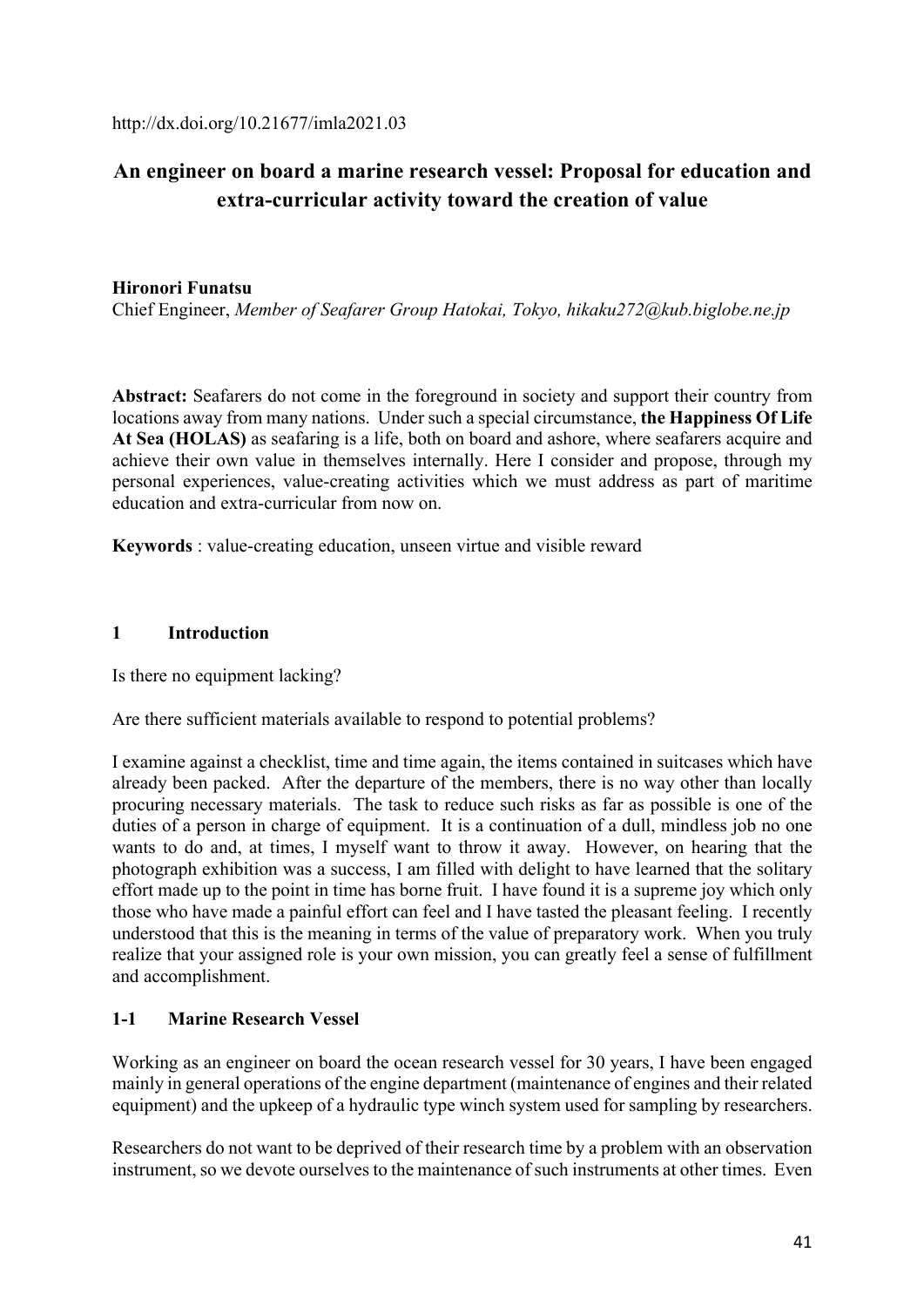so, trouble occurs without any warning and, in such a case, we are forced to conduct restoration operations in a hurry. Jobs with time restrictions demand extreme care, and fray our nerves.

The main duty of vessels engaged in drilling or ocean research is observation work and, unlike cargo ships and other kinds of vessels, these vessels have a feature that operation departments (i.e., deck and engine departments) exist in the background to provide supporting work. It is not confined to research vessels but, on board such vessels, especially required is an attitude to perform his duties proactively while increasing his motivation for work. For this reason, it is important for crew to find and create value for their duties, they may often accumulate stress from personal relationships.

### **1-2 The way seafarers use their vacation**

Seafarers pass their days on board by using various methods to refresh themselves but how do they spend their vacations they have waited for?

When it comes to seafarers' vacations, it is common for them to use them to recover both mentally and physically from their work or to devote themselves to family duties. However, in my case, as I am a member of a group of seafarers co-hosting this photograph exhibition, activities to hold a photograph exhibition are the main pillar of my vacation. I hope that activities for this photograph exhibition may contribute to the spread, in the world of the shipping industry and seafarers, of education which places importance on peace and culture.

## **2 Photo Exhibition at IMO, IMLA and other world maritime educational fields**

The photo exhibit "Beyond the Horizon" has been held since 1987 by Japanese seafarers. The permanent photo exhibition, displayed since 2008 in the headquarters of IMO, was established in the hope that those people involved in preparing conventions and laws know the actual world of seafarers. For the 70th anniversary of the conclusion of the IMO Convention, the theme of the exhibition is "HOLAS for SOLAS", in collaboration with the IMLA, which was transferred to World Maritime University next year. Although such exhibits are permanently displayed in nineteen maritime academies in the world, we would like to continue them by replacing photographs every year, with the theme of "HOLAS (Happiness of Life at Sea) for SOLAS".

### **3 For bringing a photograph exhibition to a success**

### **3-1 Support in the background—importance of general affairs—**

Before the date of an exhibition and lectures, various tasks are required to be done, such as negotiation, communication, dispatch of personnel, study of the contents of lectures, preparation of photographs, preparation for setting up the exhibition venue, and bringing in photographs. If we liken negotiation for lectures or the provision of guidance and explanations through the exposition, to the 'centre stage', general affairs, such as the preparation of photographs and the setting up of such a display, may be low-profile 'back stage work'. Although the latter operations are inconspicuous, they are vital ones without which the display of photographs cannot be held successfully.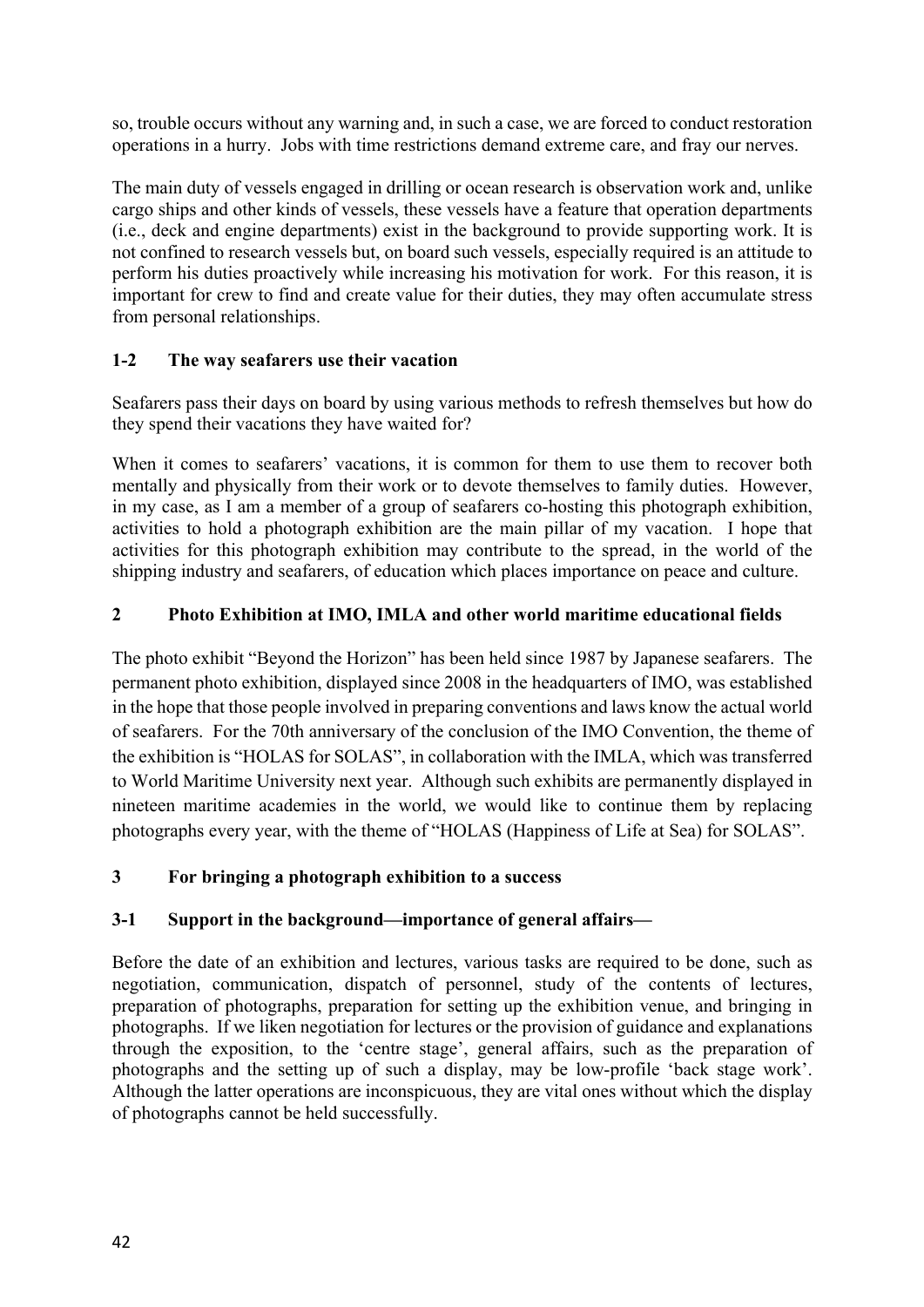Even among us, the members of 'Hato Kai', such members who can carry out these tasks are limited. With the absence of such members to carry out such low-profile jobs, I, myself, have been forced to do so for many years. Thanks to this situation, I have become an expert.

### **3-2 Unseen Virtue and Visible Reward**

In Japan, there is a training of *'Hanto'*. In the Japanese art of tea ceremony, *Hanto* is a person who assists the host in going through a tea ceremony. To become a master of the tea ceremony, this training of *Hanto* is considered most important.

I am not good at negotiation or speaking before many people. For this reason, I found my life meaningful when I made up my mind to devote myself to background battles instead of work in the foreground. This is the principle of cherry, plum, peach and damson blossoms. It suffices if a person shines in their position or in their field. It is most important to find value in their position. At the same time, the joy of a person who has obtained their own mission is immeasurable. It is more fortunate to encounter a leader who can cast light on each person's personality, strong points, and give a suitable mission.

Dr. Daisaku Ikeda, The founder of Soka University Japan, quotes words from Huainanzi (ancient Chinese collection of essays) and intends as followings

### Quote "*What is done by night, appears by day.*"

Unseen Virtue: *To do good by stealth*

Visible Rewards: *Tangible Outcomes*

Who pursues open rewards without doing good by stealth, is not walking the right track of life. Because they cannot understand the law of cause and effect, they slack off in their efforts and have weakness to avoid troubles. *Doing good by stealth* means a person who spends all of one's energy to act sincerely whether it is recognized by someone or not. Though we can't know when rewards will come back to us, Unseen Virtue certainly will appear as an Opened Reward.

This is the philosophy of *Winter Always Turns to Spring.* Leaders and Educators must enlighten human resource who spends all of one's energy *to what is done by night.* 

I do intend that this basic policy is the most important guideline for seafarers and must be infiltrated into the young generation who aspire to work for maritime society.

## **3-3 Actual record of photograph exhibitions in IMO**

 In June 2008, I was involved in a photograph exhibition held at IMO in London. As you are aware, IMO, because of its importance, imposes various restrictions, such as the screening of visitors from outside, instruction in relation to the contents of operations.

Concerning the method of display, we underwent various simulations thoroughly over several months on the basis of a prior survey. We also paid attention to minimize the items to stuff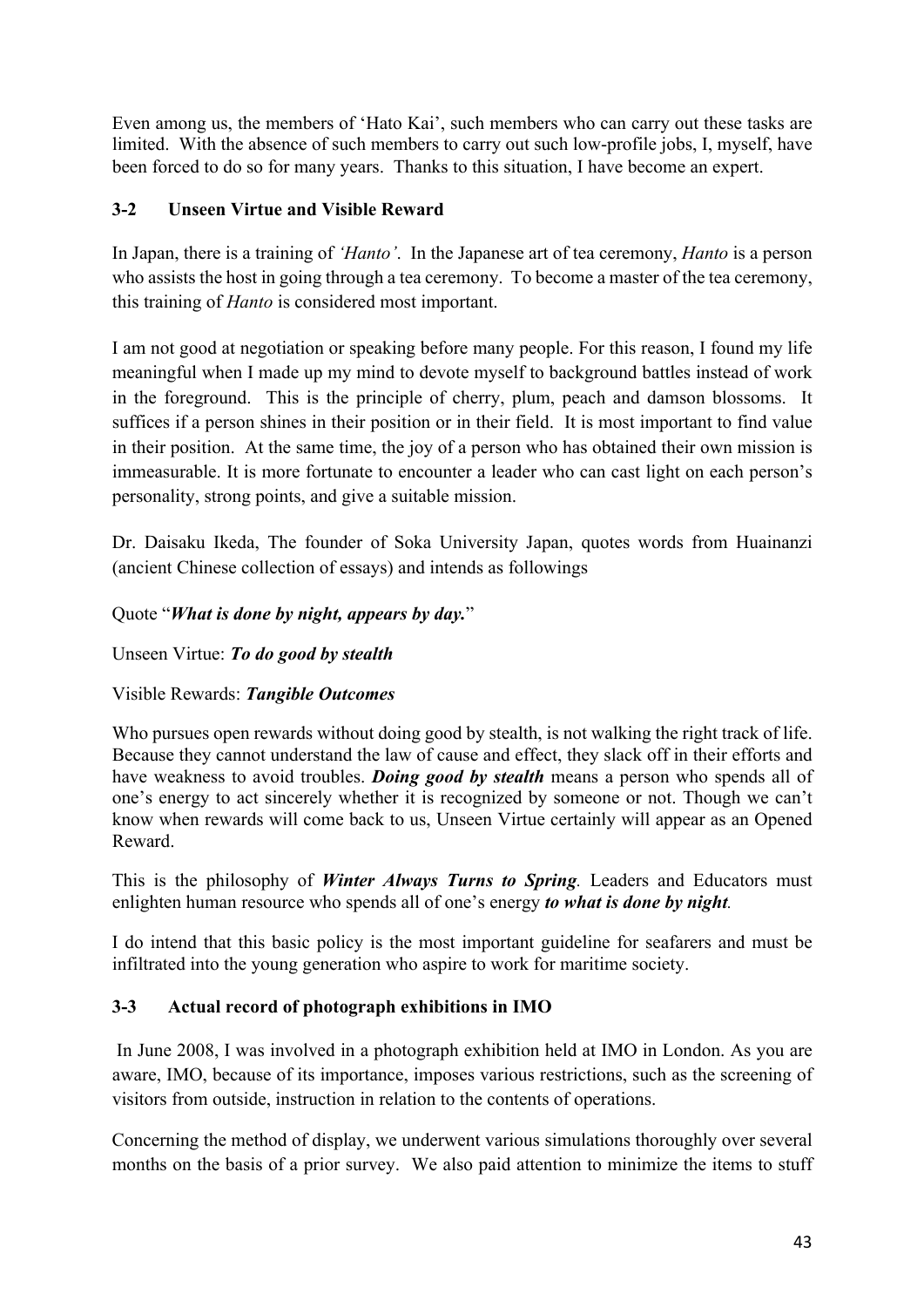suitcases with, such as photograph panels and other equipment for the exhibition. The time allowed to set up the display in the IMO headquarters was restricted to six hours and we managed to complete it at the last minute by using the entire time, while discussing, among all of us, the arrangement of partitions so that visitors might enjoy the exhibition fully. The ceremony to celebrate the 100th session of IMO was held in the lobby on the first floor of its headquarters. It was honoured by the attendance of Mr. Ban Ki-moon, the ex Secretary General of the United Nations.

During the work for the exhibition, when I directed my eyes to the outside through the windows, Westminster Abbey and Big Ben over and along the river Thames, came into view.

While thinking 'Oh, this is London,' I was engrossed in the operation, with my eyes lowered. Suddenly a thought occurred to me: "Heavens! What am I doing now?" What I am doing now has no difference from what I do in the Tokyo office. I was taken by a strange illusion like an instant shift from Tokyo to London and was wondering "Where am I now?"

That is, this was the moment I understood for the first time that this monotonous preparatory work has connected me with the world. I came to believe, strongly, that what I had been continuing for decades, believing in myself, led me to London while creating my own value.

### **4 Conclusion**

#### **4-1 Recommendation of value-creating activities**

Crewmembers who work on board vessels are burdened with various duties in respective departments. What is most painful for those seafarers is when they cannot find value in what they do or when they are not given a mission.

In short, the purpose of life is to acquire happiness for each person and for the society as a whole, and a part of such happiness depends on the creation of value, I think. **Happiness of life at sea (HOLAS)** as a seafarer means, after all, the state of life where one has acquired and realized value on board and during vacations.

The study of value is not only necessary as a concept of the purpose of life but also inevitable in order to break through shipboard daily life which has never been considered happy, thereby to establish life filled with happiness.

### **4-2 Function of maritime education**

Young students who are going to work on board ships are filled with various worries as well as hopes. When faced with various difficult realities, how do they overcome them on their own? For seafarers who work on board vessels, a special environment where assistance from the shore is difficult to reach, it is important to improve their ability to accomplish a breakthrough and, while continuing their work, acquire a sense of happiness in their own job and life. While this is a personal aspect, on the other hand, in view of the principle of cherry, plum, peach and damson blossoms, an environment where team members respect the roles and qualities of respective individuals is also important.